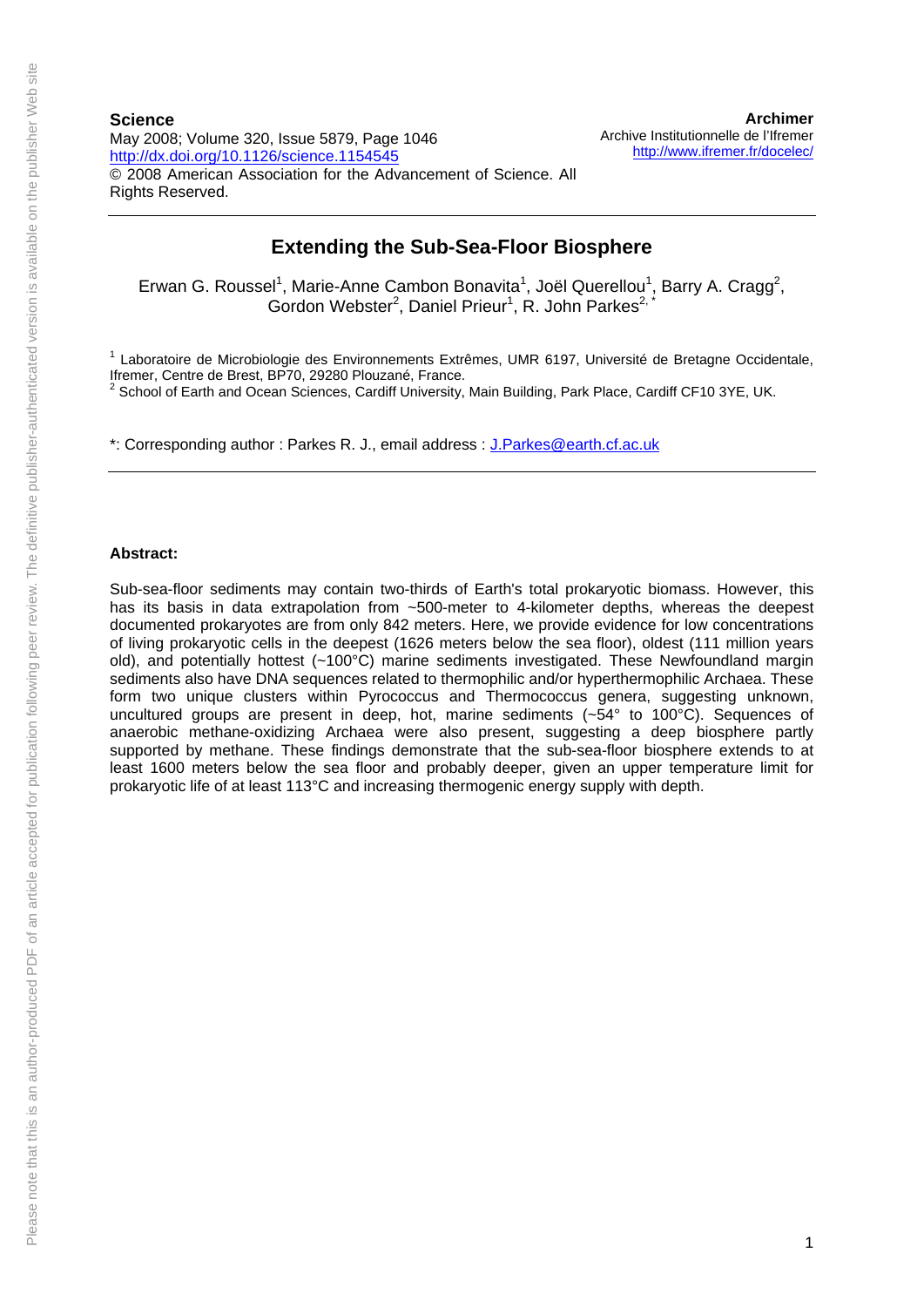An extensive, global, sub–sea-floor biosphere has recently been documented (1), with the deepest sedimentary prokaryotes so far confirmed at 842 m depth, ~55°C, and 3.5 million years (My) old (2). It has been suggested that the sub–sea-floor biosphere may contain two-thirds of Earth's total prokaryotic biomass (3), but this extrapolation requires analysis of prokaryotic populations at greater depths. Here, we provide evidence for living prokaryotic cells in 1626 mbsf (meters below the sea floor) sediments that are 111 My old and at 60° to 100°C.

Nine deep sediment samples (4) (860 to 1626 mbsf) from the Newfoundland Margin [Ocean Drilling Program (ODP) leg 210, site 1276] were analyzed (5). These age from 46 to 111 My and are mainly hemipelagic mudrocks with interbedded gravity-flow deposits, formed during the opening of the northern Atlantic Ocean  $(4)$ . An igneous sill at  $\sim$ 1613 mbsf ( $\sim$ 10-m thick) is a trap for gases (methane, Fig. 1) and fluids. On the basis of the local thermal gradient and the measured thermal conductivity (4), the temperature of the deepest sample is calculated to be between 60° and 100°C. The upper temperature is close to the highest temperature for prokaryotic growth (~113°C) and where thermogenic alteration of organic matter can occur. The occurrence of thermogenic reactions and high temperatures ( $\sim 80^\circ$  to  $>100^\circ$ C) in the deeper part of the core is supported by the presence of high methane concentrations and higher molecular weight hydrocarbons (4).

Intact prokaryotic cells were detected by microscopy in all samples, and many were dividing cells. Depth profiles of cell numbers fluctuate around  $1.5 \times 10^6$  cells ml-1 [\(Fig. 1](http://www.sciencemag.org/cgi/content/full/320/5879/1046#FIG1)), consistent with the general depth distribution of prokaryotic cells from other sub–sea-floor sediments [\(1\)](http://www.sciencemag.org/cgi/content/full/320/5879/1046#REF1). Overall, cell numbers were significantly correlated ( $P < 0.01$ ) with the organic matter hydrogen index (HI), which reflects organic matter reactivity for microorganisms ([6](http://www.sciencemag.org/cgi/content/full/320/5879/1046#REF6)) and implies that some of the cells were metabolically active. This is consistent with the presence of dividing cells [\(Fig. 1](http://www.sciencemag.org/cgi/content/full/320/5879/1046#FIG1)) and the detection of live cells using Live/Dead (Molecular Probes Incorporated, Eugene, OR) staining ( 60% viable cells). Percentages of dividing cells of the total count are in the range of previous results (0 to 4.8%) ([1](http://www.sciencemag.org/cgi/content/full/320/5879/1046#REF1)), except for higher values in the deepest sample (1626 mbsf, 11.8%). This increase in the proportion of dividing cells is probably related to the dramatic increase in concentrations of methane and higher hydrocarbons together with the generally elevated organic carbon concentrations, both providing potential energy sources ([Fig. 1\)](http://www.sciencemag.org/cgi/content/full/320/5879/1046#FIG1) [\(4\)](http://www.sciencemag.org/cgi/content/full/320/5879/1046#REF4).

Successful archaeal 16*S* ribosomal RNA (rRNA) gene amplification also strongly suggests that the cells are from living prokaryotes because preservation of extracellular DNA in 46 to 111 My old, hot (60° to 100°C) sediments is unlikely. In addition, some detected sequences are related to thermophiles and/or hyperthermophiles, which matches in situ temperatures. The resulting clone libraries show a low diversity of Archaea [\(Fig. 1](http://www.sciencemag.org/cgi/content/full/320/5879/1046#FIG1)), with thermophilic Pyrococcus dominating the 958-m depth, and then, as soon as methane increases above background concentrations, potential anaerobic methane-oxidizing (ANME) sequences became dominant (fig. S1). Surprisingly, there were no ANME sequences in the deepest sample (1626 mbsf) despite the highest methane concentrations; however, at 60° to 100°C this may be above the upper temperature limit for ANME prokaryotes ([7](http://www.sciencemag.org/cgi/content/full/320/5879/1046#REF7)). In addition, the *Pyrococcus* and *Thermococcus* sequences (fig. S1) in the deepest sample may belong to high-temperature Archaea that are able to use the thermogenic higher hydrocarbons that accumulate below the sill.

These data provide direct evidence that significant prokaryotic populations are present in marine sediments at depths greater than a kilometer and as old as 111 My. This study also suggest that Archaea capable of anaerobic oxidation of methane and novel members of the high-temperature Thermococcales (*Pyrococcus* and *Thermococcus*) can dominate deep and hot sediments where there are thermogenic energy sources.

## References

- 1. R. J. Parkes *et al*., *Nature* 371, 410 (1994).
- 2. P. Wellsbury, I. Mather, R. J. Parkes, *FEMS Microbiol. Ecol.* 42, 59 (2002).